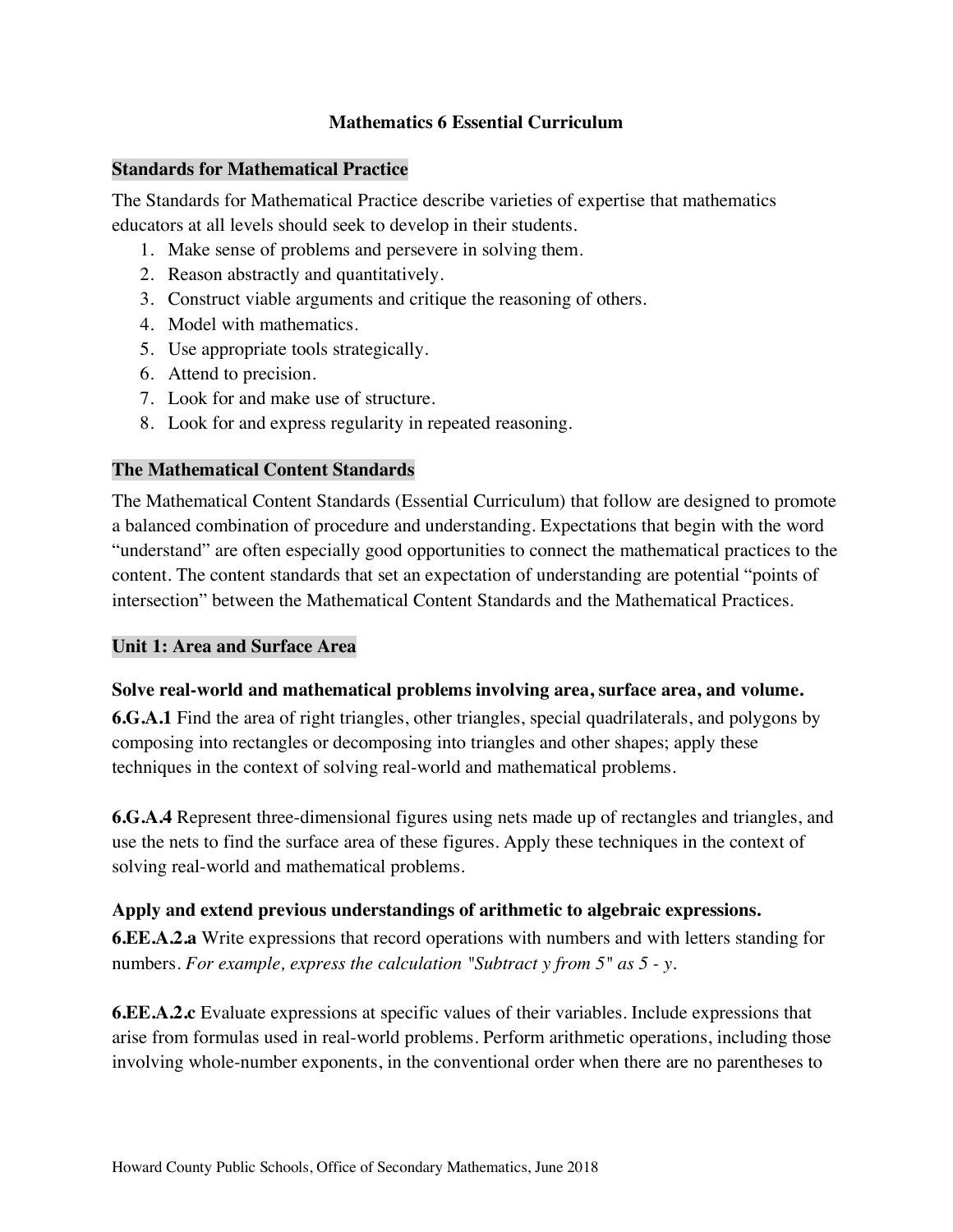specify a particular order (Order of Operations). *For example, use the formulas*  $V = s^3$  and  $A = 6$  *s2 to find the volume and surface area of a cube with sides of length s = 1/2*.

## **Unit 2: Introducing Ratios**

## **Understand ratio concepts and use ratio reasoning to solve problems.**

 **6.RP.A.1** Understand the concept of a ratio and use ratio language to describe a ratio relationship  between two quantities. *For example, "The ratio of wings to beaks in the bird house at the zoo was 2:1, because for every 2 wings there was 1 beak." "For every vote candidate A received, candidate C received nearly three votes."* 

**6.RP.A.2** Understand the concept of a unit rate a/b associated with a ratio a:b with  $b \neq 0$ , and use rate language in the context of a ratio relationship. *For example, "This recipe has a ratio of 3 cups of flour to 4 cups of sugar, so there is 3/4 cup of flour for each cup of sugar." "We paid \$75 for 15 hamburgers, which is a rate of \$5 per hamburger."* 

 **6.RP.A.3** Use ratio and rate reasoning to solve real-world and mathematical problems, e.g., by reasoning about tables of equivalent ratios, tape diagrams, double number line diagrams, or equations.

 **6.RP.A.3.a** Make tables of equivalent ratios relating quantities with whole-number measurements, find missing values in the tables, and plot the pairs of values on the coordinate plane. Use tables to compare ratios.

 **6.RP.A.3.b** Solve unit rate problems including those involving unit pricing and constant speed.  *For example, if it took 7 hours to mow 4 lawns, then at that rate, how many lawns could be mowed in 35 hours? At what rate were lawns being mowed?* 

## **Unit 3: Unit Rates and Percentages**

## **Understand ratio concepts and use ratio reasoning to solve problems.**

**6.RP.A.2** Understand the concept of a unit rate a/b associated with a ratio a:b with  $b \neq 0$ , and use rate language in the context of a ratio relationship. *For example, "This recipe has a ratio of 3 cups of flour to 4 cups of sugar, so there is 3/4 cup of flour for each cup of sugar." "We paid \$75 for 15 hamburgers, which is a rate of \$5 per hamburger."* 

 **6.RP.A.3** Use ratio and rate reasoning to solve real-world and mathematical problems, e.g., by reasoning about tables of equivalent ratios, tape diagrams, double number line diagrams, or equations.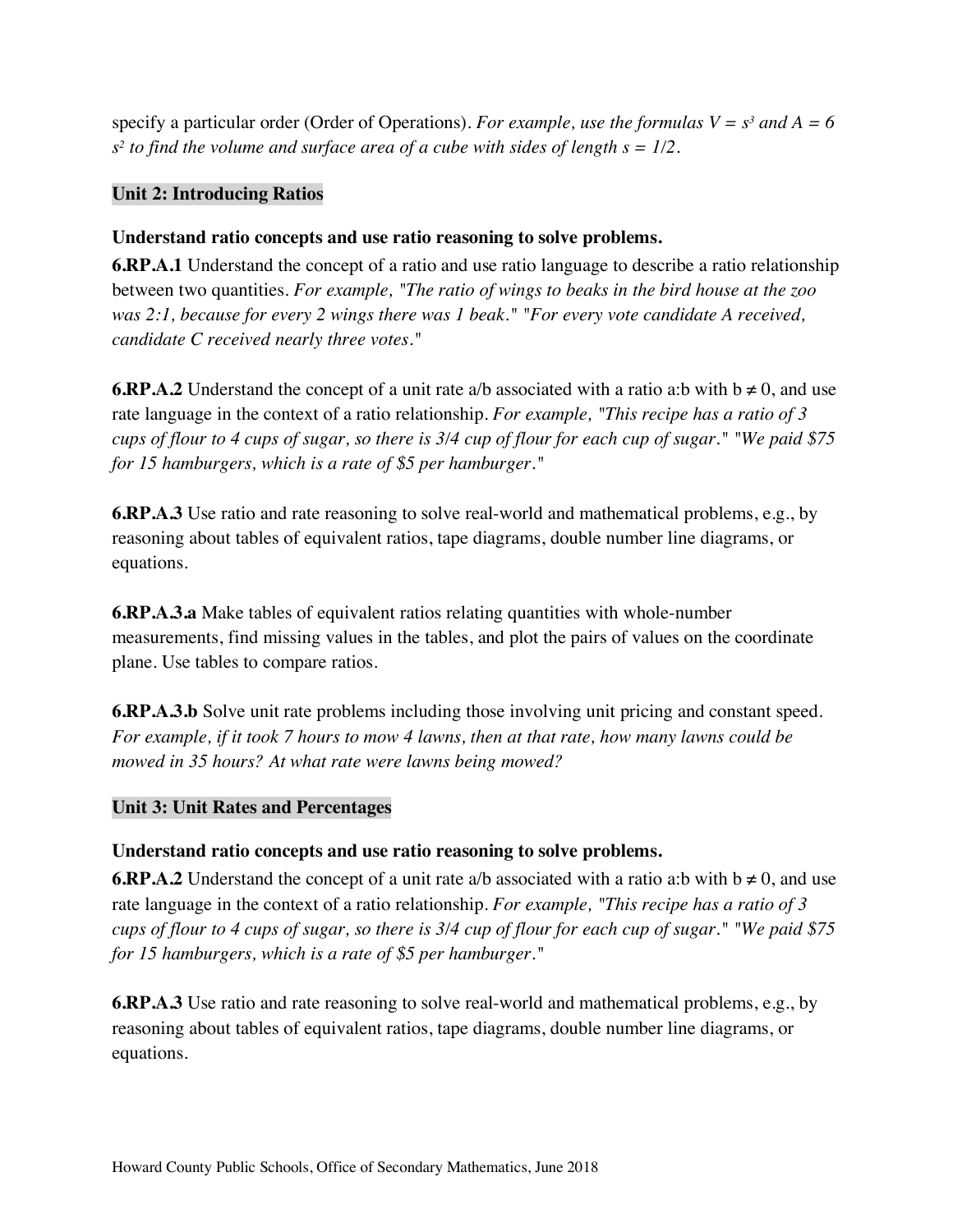**6.RP.A.3.b** Solve unit rate problems including those involving unit pricing and constant speed.  *For example, if it took 7 hours to mow 4 lawns, then at that rate, how many lawns could be mowed in 35 hours? At what rate were lawns being mowed?* 

 **6.RP.A.3.c** Find a percent of a quantity as a rate per 100 (e.g., 30% of a quantity means 30/100 times the quantity); solve problems involving finding the whole, given a part and the percent.

 **6.RP.A.3.d** Use ratio reasoning to convert measurement units; manipulate and transform units appropriately when multiplying or dividing quantities.

## **Unit 4: Dividing Fractions**

# **Apply and extend previous understandings of multiplication and division to divide fractions by fractions.**

 **6.NS.A.1** Interpret and compute quotients of fractions, and solve word problems involving division of fractions by fractions, e.g., by using visual fraction models and equations to represent the problem. *For example, create a story context for (2/3) ÷ (3/4) and use a visual fraction model to show the quotient; use the relationship between multiplication and division to explain that*   $(2/3) \div (3/4) = 8/9$  because 3/4 of 8/9 is 2/3. (In general,  $(a/b) \div (c/d) = ad/bc$ .) How much  *chocolate will each person get if 3 people share 1/2 lb of chocolate equally? How many 3/4-cup servings are in 2/3 of a cup of yogurt? How wide is a rectangular strip of land with length 3/4 mi and area 1/2 square mi?* 

## **Solve real-world and mathematical problems involving area, surface area, and volume.**

 **6.G.A.1** Find the area of right triangles, other triangles, special quadrilaterals, and polygons by composing into rectangles or decomposing into triangles and other shapes; apply these techniques in the context of solving real-world and mathematical problems.

 **6.G.A.2** Find the volume of a right rectangular prism with fractional edge lengths by packing it with unit cubes of the appropriate unit fraction edge lengths, and show that the volume is the same as would be found by multiplying the edge lengths of the prism. Apply the formulas  $V = l$ *w h* and  $V = b$  *h* to find volumes of right rectangular prisms with fractional edge lengths in the context of solving real-world and mathematical problems.

# **Unit 5: Arithmetic in Base 10**

 **Compute fluently with multi-digit numbers and find common factors and multiples. 6.NS.B.2** Fluently divide multi-digit numbers using the standard algorithm.

 **6.NS.B.3** Fluently add, subtract, multiply, and divide multi-digit decimals using the standard algorithm for each operation.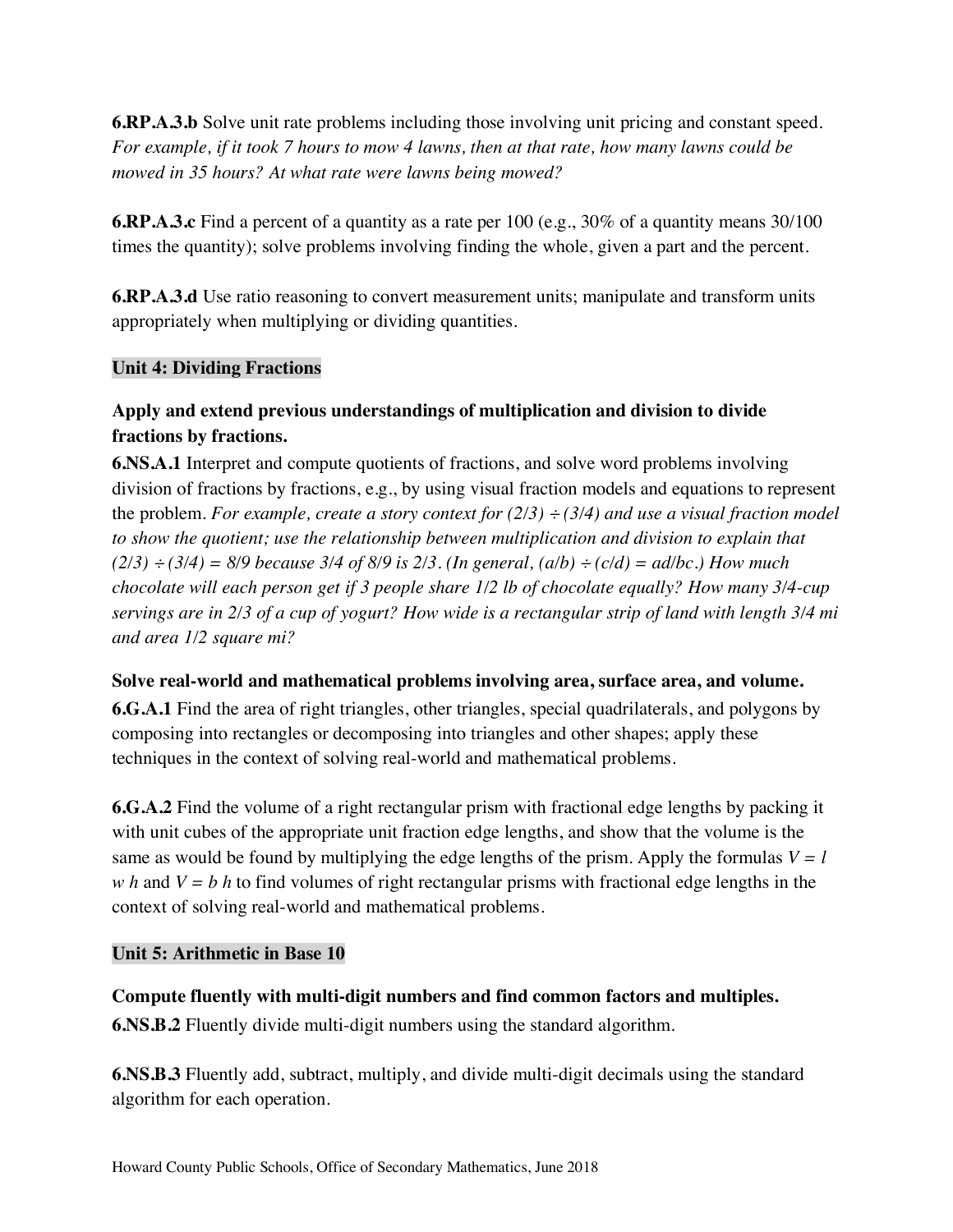### **Unit 6: Expressions and Equations**

## **Apply and extend previous understandings of arithmetic to algebraic expressions.**

**6.EE.A.1** Write and evaluate numerical expressions involving whole-number exponents.

**6.EE.A.2** Write, read, and evaluate expressions in which letters stand for numbers.

 **6.EE.A.2.a** Write expressions that record operations with numbers and with letters standing for  numbers. *For example, express the calculation "Subtract y from 5" as 5 - y*.

 **6.EE.A.2.c** Evaluate expressions at specific values of their variables. Include expressions that arise from formulas used in real-world problems. Perform arithmetic operations, including those involving whole-number exponents, in the conventional order when there are no parentheses to specify a particular order (Order of Operations). *For example, use the formulas*  $V = s<sup>3</sup>$  and  $A = 6$  *s2 to find the volume and surface area of a cube with sides of length s = 1/2*.

 **6.EE.A.3** Apply the properties of operations to generate equivalent expressions. *For example, apply the distributive property to the expression 3 (2 + x) to produce the equivalent expression 6 + 3x; apply the distributive property to the expression 24x + 18y to produce the equivalent expression 6 (4x + 3y); apply properties of operations to y + y + y to produce the equivalent expression 3y*.

 **6.EE.A.4** Identify when two expressions are equivalent (i.e., when the two expressions name the same number regardless of which value is substituted into them). *For example, the expressions y + y + y and 3y are equivalent because they name the same number regardless of which number y stands for.* 

#### **Reason about and solve one-variable equations and inequalities.**

 **6.EE.B.5** Understand solving an equation or inequality as a process of answering a question: which values from a specified set, if any, make the equation or inequality true? Use substitution to determine whether a given number in a specified set makes an equation or inequality true.

 **6.EE.B.6** Use variables to represent numbers and write expressions when solving a real-world or mathematical problem; understand that a variable can represent an unknown number, or, depending on the purpose at hand, any number in a specified set.

 **6.EE.B.7** Solve real-world and mathematical problems by writing and solving equations of the form  $x + p = q$  and  $px = q$  for cases in which  $p, q$  and  $x$  are all nonnegative rational numbers.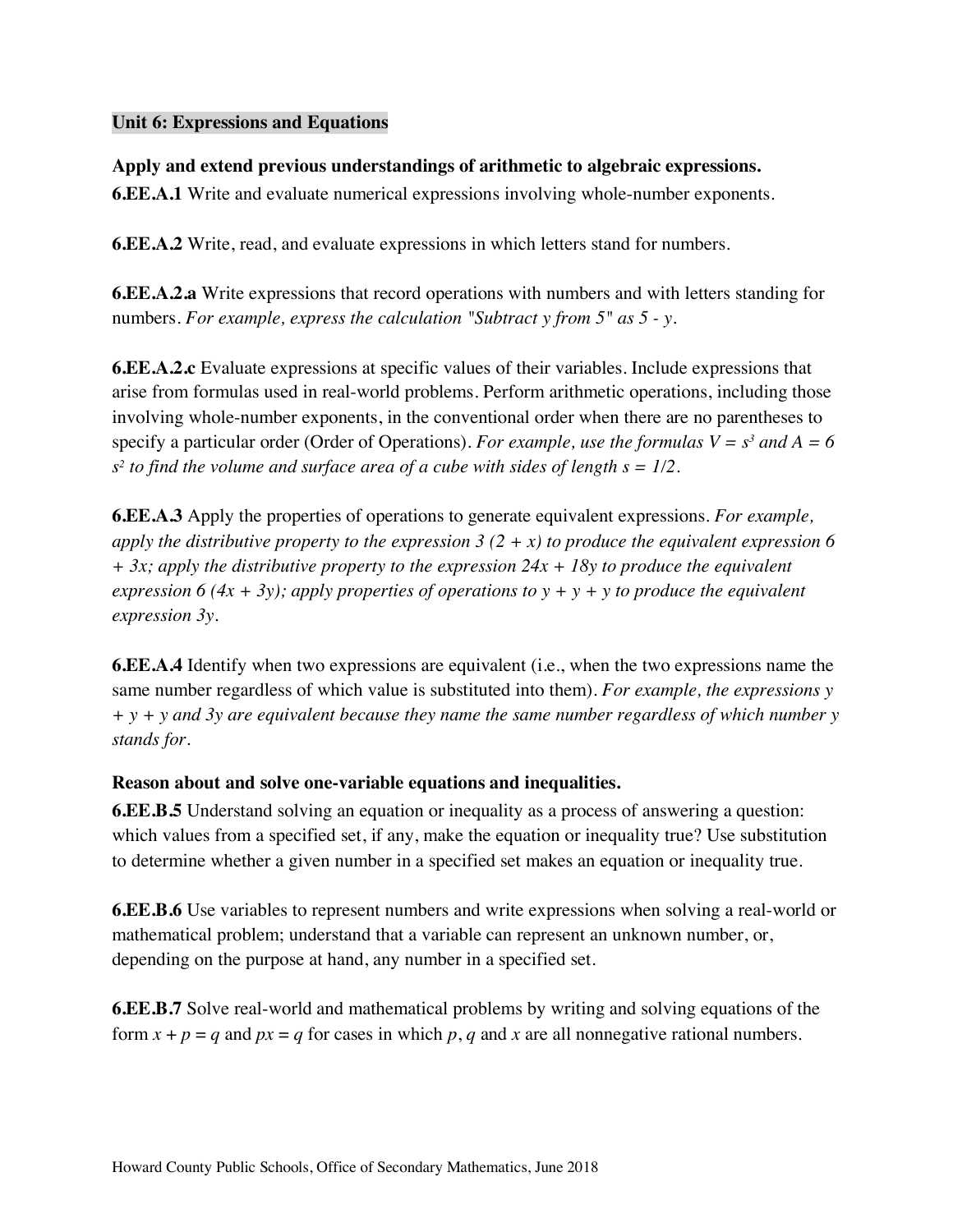# **Represent and analyze quantitative relationships between dependent and independent variables.**

 **6.EE.C.9** Use variables to represent two quantities in a real-world problem that change in relationship to one another; write an equation to express one quantity, thought of as the dependent variable, in terms of the other quantity, thought of as the independent variable. Analyze the relationship between the dependent and independent variables using graphs and tables, and relate these to the equation. For example, in a problem involving motion at constant speed, list and graph ordered pairs of distances and times, and write the equation  $d = 65t$  to represent the relationship between distance and time.

## **Compute fluently with multi-digit numbers and find common factors and multiples.**

 **6.NS.B.3** Fluently add, subtract, multiply, and divide multi-digit decimals using the standard algorithm for each operation.

## **Understand ratio concepts and use ratio reasoning to solve problems.**

 **6.RP.A.3.b** Solve unit rate problems including those involving unit pricing and constant speed.  *For example, if it took 7 hours to mow 4 lawns, then at that rate, how many lawns could be mowed in 35 hours? At what rate were lawns being mowed?* 

 **6.RP.A.3.c** Find a percent of a quantity as a rate per 100 (e.g., 30% of a quantity means 30/100 times the quantity); solve problems involving finding the whole, given a part and the percent.

# **Unit 7: Rational Numbers**

 **Compute fluently with multi-digit numbers and find common factors and multiples. 6.NS.B.2** Fluently divide multi-digit numbers using the standard algorithm.

 **6.NS.B.3** Fluently add, subtract, multiply, and divide multi-digit decimals using the standard algorithm for each operation.

 **6.NS.B.4** Find the greatest common factor of two whole numbers less than or equal to 100 and the least common multiple of two whole numbers less than or equal to 12. Use the distributive property to express a sum of two whole numbers 1-100 with a common factor as a multiple of a sum of two whole numbers with no common factor. *For example, express*  $36 + 8$  as  $4(9 + 2)$ .

### **Apply and extend previous understandings of numbers to the system of rational numbers.**

 **6.NS.C.5** Understand that positive and negative numbers are used together to describe quantities having opposite directions or values (e.g., temperature above/below zero, elevation above/below sea level, credits/debits, positive/negative electric charge); use positive and negative numbers to represent quantities in real-world contexts, explaining the meaning of 0 in each situation.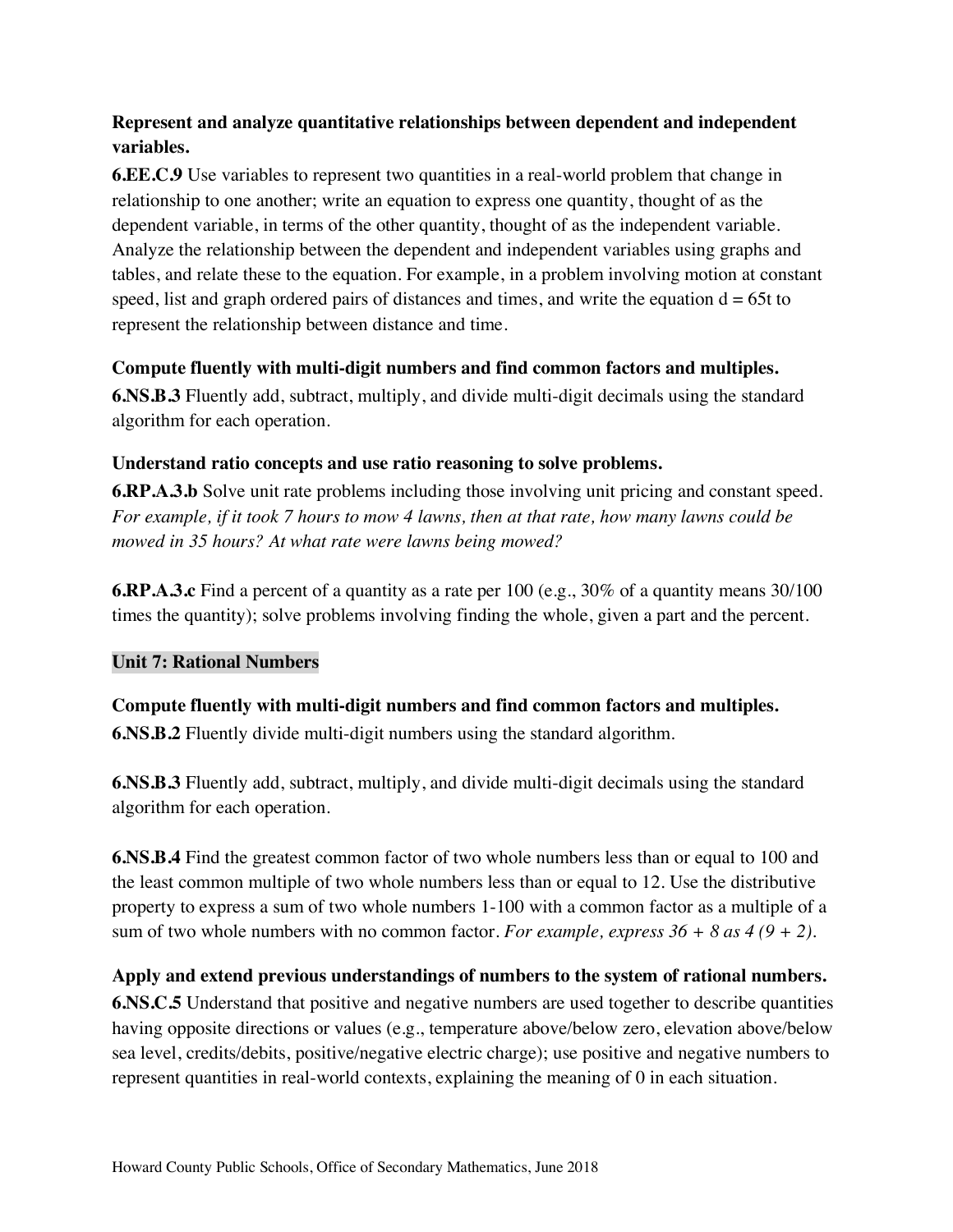**6.NS.C.6** Understand a rational number as a point on the number line. Extend number line diagrams and coordinate axes familiar from previous grades to represent points on the line and in the plane with negative number coordinates.

 **6.NS.C.6.a** Recognize opposite signs of numbers as indicating locations on opposite sides of 0 on the number line; recognize that the opposite of the opposite of a number is the number itself, e.g.,  $-(-3) = 3$ , and that 0 is its own opposite.

 **6.NS.C.6.b** Understand signs of numbers in ordered pairs as indicating locations in quadrants of the coordinate plane; recognize that when two ordered pairs differ only by signs, the locations of the points are related by reflections across one or both axes.

 **6.NS.C.6.c** Find and position integers and other rational numbers on a horizontal or vertical number line diagram; find and position pairs of integers and other rational numbers on a coordinate plane.

**6.NS.C.7** Understand ordering and absolute value of rational numbers.

 **6.NS.C.7.a** Interpret statements of inequality as statements about the relative position of two numbers on a number line diagram. *For example, interpret -3 > -7 as a statement that -3 is located to the right of -7 on a number line oriented from left to right*.

 **6.NS.C.7.b** Write, interpret, and explain statements of order for rational numbers in real-world contexts. *For example, write -3*  $\mathrm{^oC}$  > -7  $\mathrm{^oC}$  to express the fact that -3  $\mathrm{^oC}$  is warmer than -7  $\mathrm{^oC}$ .

**6.NS.C.7.c** Understand the absolute value of a rational number as its distance from 0 on the number line; interpret absolute value as magnitude for a positive or negative quantity in a real- world situation. *For example, for an account balance of -30 dollars, write |-30| = 30 to describe the size of the debt in dollars*.

 **6.NS.C.7.d** Distinguish comparisons of absolute value from statements about order. *For example, recognize that an account balance less than -30 dollars represents a debt greater than 30 dollars*.

 **6.NS.C.8** Solve real-world and mathematical problems by graphing points in all four quadrants of the coordinate plane. Include use of coordinates and absolute value to find distances between points with the same first coordinate or the same second coordinate.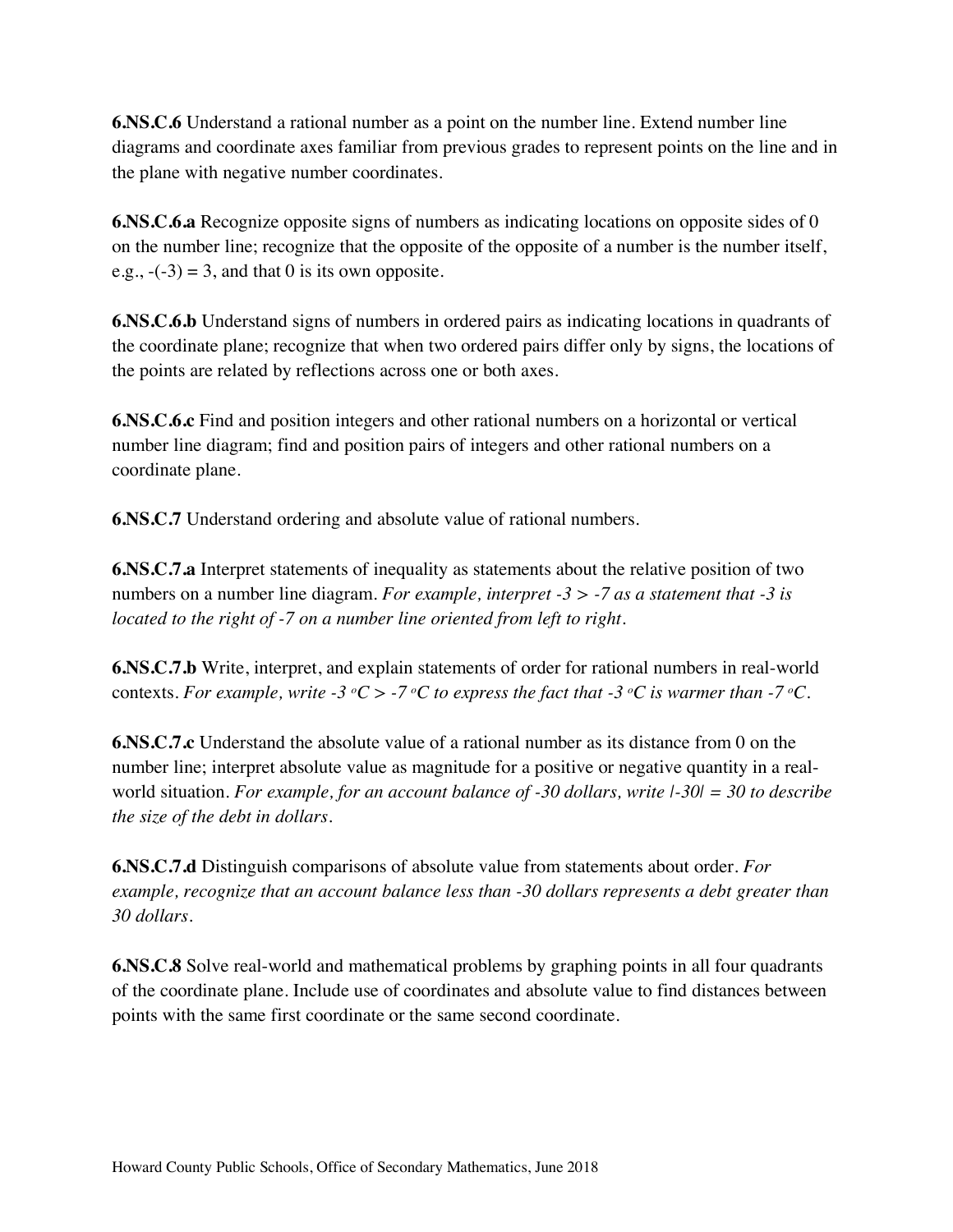## **Apply and extend previous understandings of arithmetic to algebraic expressions.**

 **6.EE.A.2.b** Identify parts of an expression using mathematical terms (sum, term, product, factor, quotient, coefficient); view one or more parts of an expression as a single entity. *For example, describe the expression*  $2(8 + 7)$  as a product of two factors; view  $(8 + 7)$  as both a single entity  *and a sum of two terms*.

### **Reason about and solve one-variable equations and inequalities.**

 **6.EE.B.5** Understand solving an equation or inequality as a process of answering a question: which values from a specified set, if any, make the equation or inequality true? Use substitution to determine whether a given number in a specified set makes an equation or inequality true.

 **6.EE.B.6** Use variables to represent numbers and write expressions when solving a real-world or mathematical problem; understand that a variable can represent an unknown number, or, depending on the purpose at hand, any number in a specified set.

 **6.EE.B.8** Write an inequality of the form *x* > *c* or *x* < *c* to represent a constraint or condition in a real-world or mathematical problem. Recognize that inequalities of the form *x* > *c* or *x* < c have infinitely many solutions; represent solutions of such inequalities on number line diagrams.

## **Unit 8: Data Sets and Distributions**

# **Develop understanding of statistical variability.**

 **6.SP.A.1** Recognize a statistical question as one that anticipates variability in the data related to the question and accounts for it in the answers. *For example, "How old am I?" is not a statistical question, but "How old are the students in my school?" is a statistical question because one anticipates variability in students' ages*.

 **6.SP.A.2** Understand that a set of data collected to answer a statistical question has a distribution which can be described by its center, spread, and overall shape.

 **6.SP.A.3** Recognize that a measure of center for a numerical data set summarizes all of its values with a single number, while a measure of variation describes how its values vary with a single number.

#### **Summarize and describe distributions.**

 **6.SP.B.4** Display numerical data in plots on a number line, including dot plots, histograms, and box plots.

**6.SP.B.5** Summarize numerical data sets in relation to their context, such as by:

**6.SP.B.5.a** Reporting the number of observations.